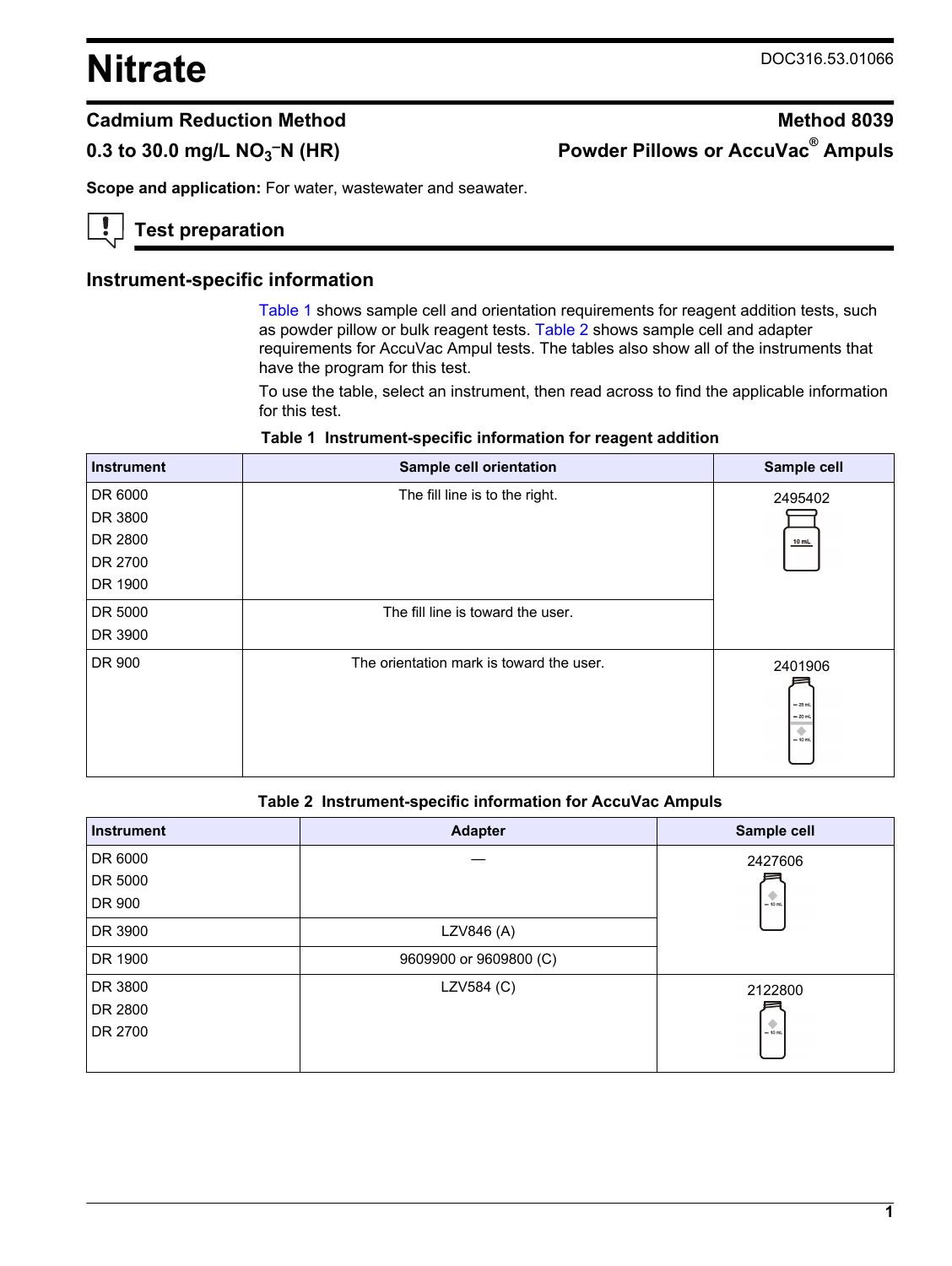# **Before starting**

Install the instrument cap on the DR 900 cell holder before ZERO or READ is pushed.

For the best results, measure the reagent blank value for each new lot of reagent. Replace the sample with deionized water in the test procedure to determine the reagent blank value. Subtract the reagent blank value from the sample results automatically with the reagent blank adjust option.

This method is technique-sensitive. Shaking time and technique influence the color development. For most accurate results, use a standard solution that is within the test range and run the test several times. Increase or decrease the shaking time to get the expected result. Use the adjusted shaking time for sample measurements.

The reagents that are used in this test contain cadmium. Rinse the sample cell immediately after use to remove all cadmium particles. Collect the reacted samples for safe disposal.

A deposit of unoxidized metal will remain at the bottom of the sample cell after the reagent dissolves. The deposit will not affect results.

Review the Safety Data Sheets (MSDS/SDS) for the chemicals that are used. Use the recommended personal protective equipment.

Dispose of reacted solutions according to local, state and federal regulations. Refer to the Safety Data Sheets for disposal information for unused reagents. Refer to the environmental, health and safety staff for your facility and/or local regulatory agencies for further disposal information.

# **Items to collect**

#### **Powder pillows**

| <b>Description</b>                                                                                                                     | Quantity |
|----------------------------------------------------------------------------------------------------------------------------------------|----------|
| NitraVer <sup>®</sup> 5 Nitrate Reagent Powder Pillow, 10-mL                                                                           |          |
| Sample cells. (For information about sample cells, adapters or light shields, refer to Instrument-<br>specific information on page 1.) |          |

Refer to [Consumables and replacement items](#page-6-0) on page 7 for order information.

#### **AccuVac Ampuls**

| <b>Description</b>                                                                                                                    | Quantity |
|---------------------------------------------------------------------------------------------------------------------------------------|----------|
| NitraVer <sup>®</sup> 5 Nitrate Reagent AccuVac <sup>®</sup> Ampul                                                                    |          |
| Beaker, 50-mL                                                                                                                         |          |
| Sample cells (For information about sample cells, adapters or light shields, refer to Instrument-<br>specific information on page 1.) |          |
| Stopper for 18-mm tubes and AccuVac Ampuls                                                                                            |          |

Refer to [Consumables and replacement items](#page-6-0) on page 7 for order information.

# **Sample collection and storage**

- Collect samples in clean glass or plastic bottles.
- Analyze the samples as soon as possible for best results.
- If immediate analysis is not possible, immediately filter and keep the samples at or below 6 °C (43 °F) for a maximum of 48 hours.
- To preserve samples for a maximum of 28 days, adjust the sample pH to 2 or less with concentrated sulfuric acid (approximately 2 mL per liter) and keep at or below 6 °C (43 °F). The test results then include nitrate and nitrite.
- Let the sample temperature increase to room temperature before analysis.
- Before analysis, adjust the pH to 7 with 5 N sodium hydroxide solution.
- Correct the test result for the dilution caused by the volume additions.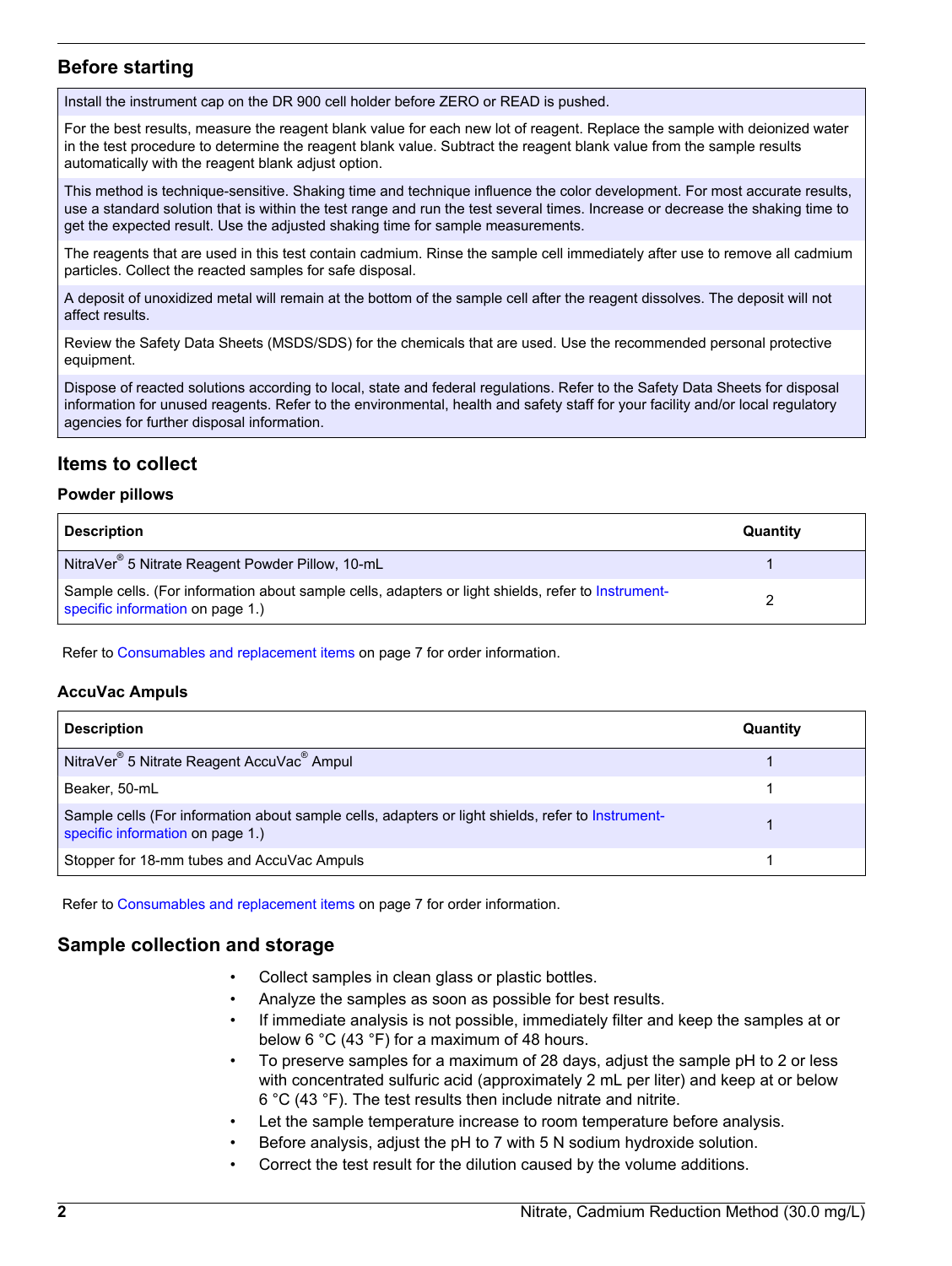# **Powder pillow procedure**

# $AC$ **AUTION**

Hazardous waste exposure. Prepared samples contain cadmium. Refer to the SDS for safe handling and disposal instructions. Obey all local and regional disposal regulations.



**1.** Start program **355 N, Nitrate HR PP**. For information about sample cells, adapters or light shields, refer to [Instrument](#page-0-0)[specific information](#page-0-0) on page 1.



**2. Prepare the sample:** Fill a sample cell with 10 mL of sample.



**3.** Add the contents of one NitraVer 5 Nitrate Reagent Powder Pillow. Put the stopper on the sample cell.



**4.** Start the instrument timer. A 1‑minute reaction time starts.



**5.** Put the stopper on the sample cell. Shake the cell vigorously until the timer expires. Some powder may not dissolve. Undissolved powder will not affect results.



**6.** Start the instrument timer. A 5‑minute reaction time starts.

An amber color shows if nitrate is present.



**7. Prepare the blank:** When the second timer expires, fill a second sample cell with 10 mL of sample.



**8.** Clean the blank sample cell.



**9.** Insert the blank into the cell holder.



**10.** Push **ZERO**. The display shows 0.0 mg/L  $NO<sub>3</sub>$ –N.



**11.** Clean the prepared sample cell.



**12.** Within 1 minute after the timer expires, insert the prepared sample into the cell holder.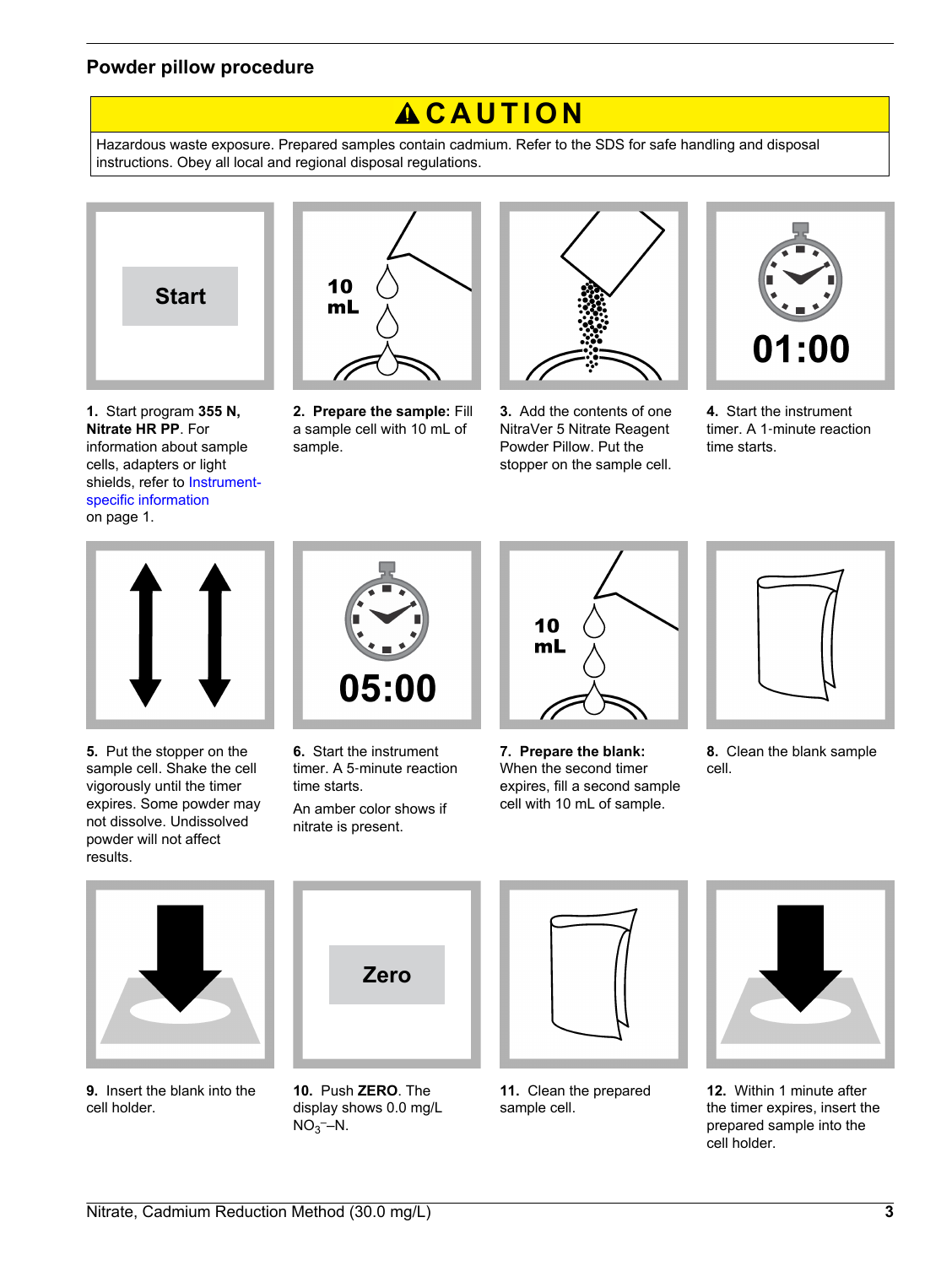

**13.** Push **READ**. Results show in mg/L  $NO<sub>3</sub>$  -N.

# **AccuVac Ampul procedure**

# $AC$ **AUTION**

Hazardous waste exposure. Prepared samples contain cadmium. Refer to the SDS for safe handling and disposal instructions. Obey all local and regional disposal regulations.







**1.** Start program **361 N, Nitrate HR AV**. For information about sample cells, adapters or light shields, refer to [Instrument](#page-0-0)[specific information](#page-0-0) on page 1.

**2. Prepare the sample:** Collect at least 40 mL of sample in a 50-mL beaker.

**3.** Tap the bottom of a NitraVer 5 Nitrate AccuVac Ampul to dislodge the powder. Fill the Ampul with sample. Keep the tip immersed while the Ampul fills completely.



**4.** Start the instrument timer. A 1‑minute reaction time starts.



**5.** Invert the Ampul 48 to 52 times as the timer counts down.



**6.** Start the instrument timer. A 5‑minute reaction time starts. Keep the sample still while the timer counts down. An amber color shows if nitrate is present.



**7. Prepare the blank:** When the second timer expires, fill a sample cell with 10 mL of sample.



**8.** Clean the blank sample cell.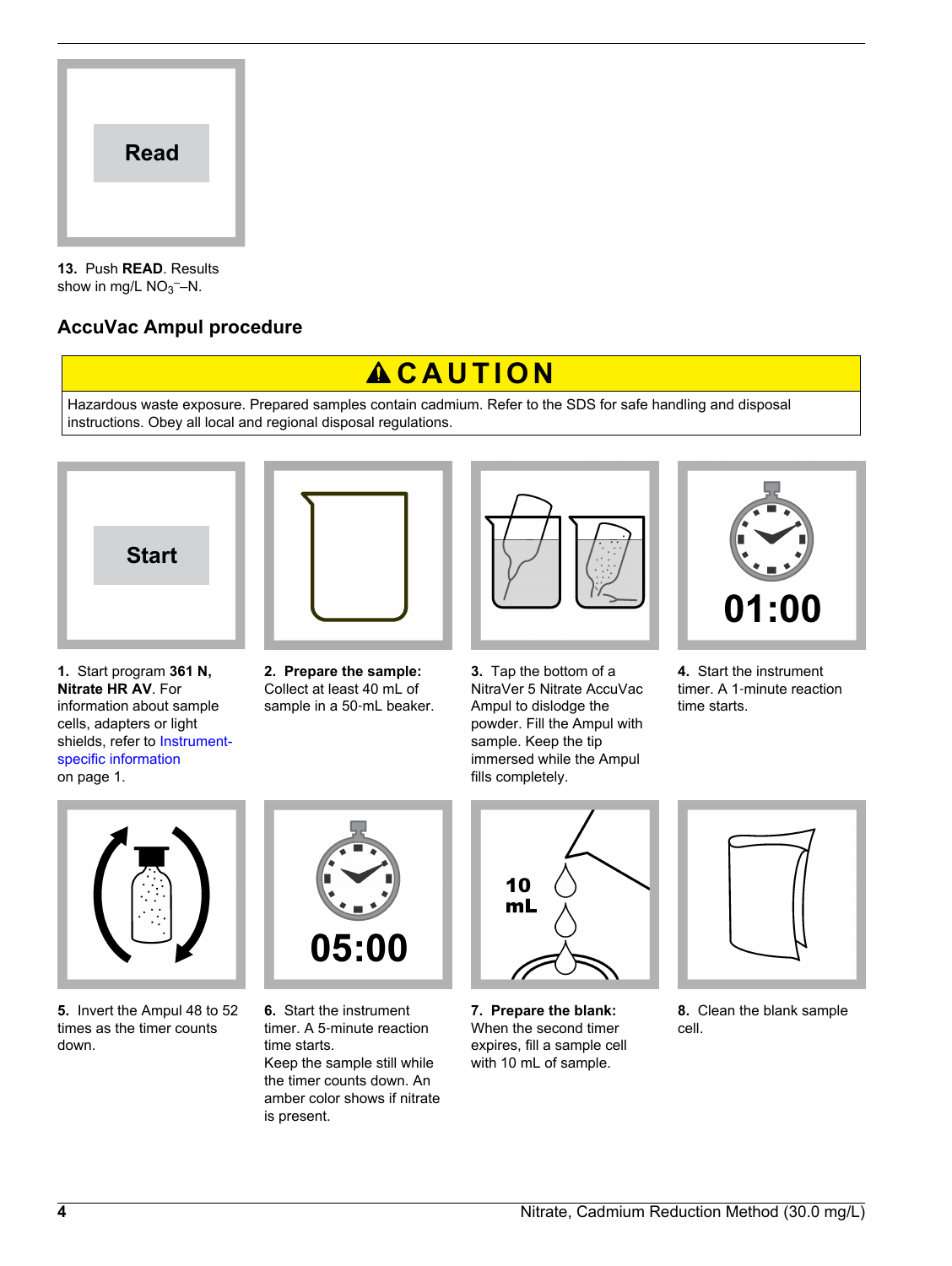

**9.** Insert the blank into the cell holder.



**10.** Push **ZERO**. The display shows 0.0 mg/L  $NO<sub>3</sub>$ –N.



**11.** Clean the AccuVac Ampul.



**12.** Within 1 minute after the timer expires, insert the prepared sample AccuVac Ampul into the cell holder.



**13.** Push **READ**. Results show in mg/L  $NO<sub>3</sub>$  -N.

# **Interferences**

| Interfering substance                           | Interference level                                                                                                                                                                                                                                                                                                                           |
|-------------------------------------------------|----------------------------------------------------------------------------------------------------------------------------------------------------------------------------------------------------------------------------------------------------------------------------------------------------------------------------------------------|
| Chloride                                        | Chloride concentrations above 100 mg/L cause low results. The test can be used at high chloride<br>concentrations (seawater) if a calibration is made with standards that have the same chloride<br>concentration as the samples (refer to Seawater calibration on page 5).                                                                  |
| Ferric iron                                     | Interferes at all levels                                                                                                                                                                                                                                                                                                                     |
| Nitrite                                         | Interferes at all levels<br>Compensate for nitrite interference as follows:<br>Add 30-g/L Bromine Water by drops to the sample until a yellow color remains.<br>1.<br>Add 1 drop of 30-g/L Phenol Solution to remove the color.<br>2.<br>Use the test procedure to measure the concentration of the treated sample. Report the results<br>3. |
|                                                 | as total nitrate and nitrite.                                                                                                                                                                                                                                                                                                                |
| Highly buffered samples<br>or extreme sample pH | Can prevent the correct pH adjustment (of the sample) by the reagents. Sample pretreatment may<br>be necessary.                                                                                                                                                                                                                              |
| Strong oxidizing and<br>reducing substances     | Interfere at all levels                                                                                                                                                                                                                                                                                                                      |

# **Seawater calibration**

Chloride concentrations above 100 mg/L cause low results. To use this method for samples with high chloride concentrations, calibrate the instrument with nitrate standard solutions that contain the same amount of chloride as the samples.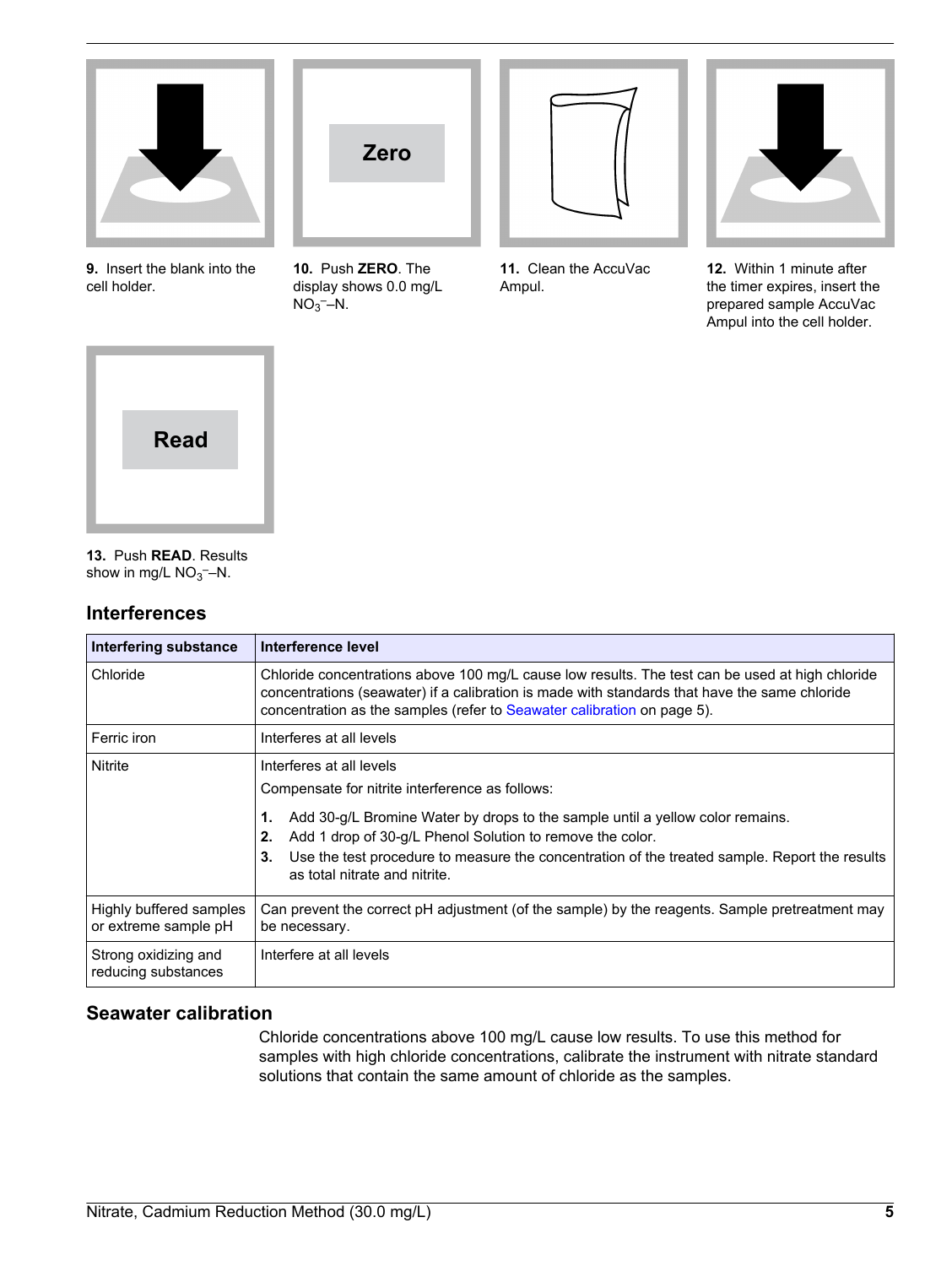Prepare calibration standards that contain chloride and 1.0, 3.0, 10.0 and 30.0 mg/L nitrate (as  $NO<sub>3</sub>$ -N) as follows:

- **1.** Prepare 1 liter of chloride water that has the same chloride concentration as the samples.
	- **a.** Weigh the applicable amount of ACS-grade sodium chloride: (chloride concentration of samples in  $g/L$ ) x (1.6485) = g of NaCl per liter. *Note: 18.8 g/L is the typical chloride concentration of seawater.*
	- **b.** Add the sodium chloride to a 1-liter volumetric flask.
	- **c.** Dilute to the mark with deionized water. Mix thoroughly. Use this water as the dilution water to prepare the nitrate standard solutions.
- **2.** Use a pipet to add 1.0, 3.0, 10 and 30.0 mL of a 100 mg/L nitrate-nitrogen  $(NO<sub>3</sub>$ <sup>-</sup>-N) standard solution into four different 100-mL Class A volumetric flasks.
- **3.** Dilute to the mark with the prepared chloride water. Mix thoroughly.
- **4.** Complete the test procedure for each of the standard solutions and for the prepared chloride water (for a 0-mg/L standard solution).
- **5.** Measure the absorbance of the standard solutions and enter a user calibration into the instrument.
- **6.** Use the user program to measure samples that contain high concentrations of chloride.

# **Accuracy check**

## **Standard additions method (sample spike)**

Use the standard additions method (for applicable instruments) to validate the test procedure, reagents and instrument and to find if there is an interference in the sample. Items to collect:

- 1000 mg/L Nitrate Nitrogen ( $NO<sub>3</sub>$  -N) Standard Solution
- 100-mL volumetric flask, Class A
- 25-mL volumetric pipet, Class A and pipet filler
- Deionized water
- Pipet, TenSette®, 0.1–1.0 mL and tips
- **1.** Prepare a 250 mg/L nitrate-nitrogen standard solution as follows:
	- **a.** Use a pipet to add 25 mL of a 1000 mg/L nitrate nitrogen standard solution into a 100-mL volumetric flask.
	- **b.** Dilute to the mark with deionized water. Mix well. Prepare this solution daily.
- **2.** Use the test procedure to measure the concentration of the sample, then keep the (unspiked) sample in the instrument.
- **3.** Go to the Standard Additions option in the instrument menu.
- **4.** Select the values for standard concentration, sample volume and spike volumes.
- **5.** Prepare three spiked samples: use the TenSette pipet to add 0.1 mL, 0.2 mL and 0.3 mL of the prepared standard solution, respectively, to three 10-mL portions of fresh sample. Mix well.

*Note: For AccuVac® Ampuls, add 0.4 mL, 0.8 mL and 1.2 mL of the prepared standard solution to three 50-mL portions of fresh sample.*

- **6.** Use the test procedure to measure the concentration of each of the spiked samples. Start with the smallest sample spike. Measure each of the spiked samples in the instrument.
- **7.** Select **Graph** to compare the expected results to the actual results.

*Note: If the actual results are significantly different from the expected results, make sure that the sample volumes and sample spikes are measured accurately. The sample volumes and sample spikes that are used should agree with the selections in the standard additions menu. If the results are not within acceptable limits, the sample may contain an interference.*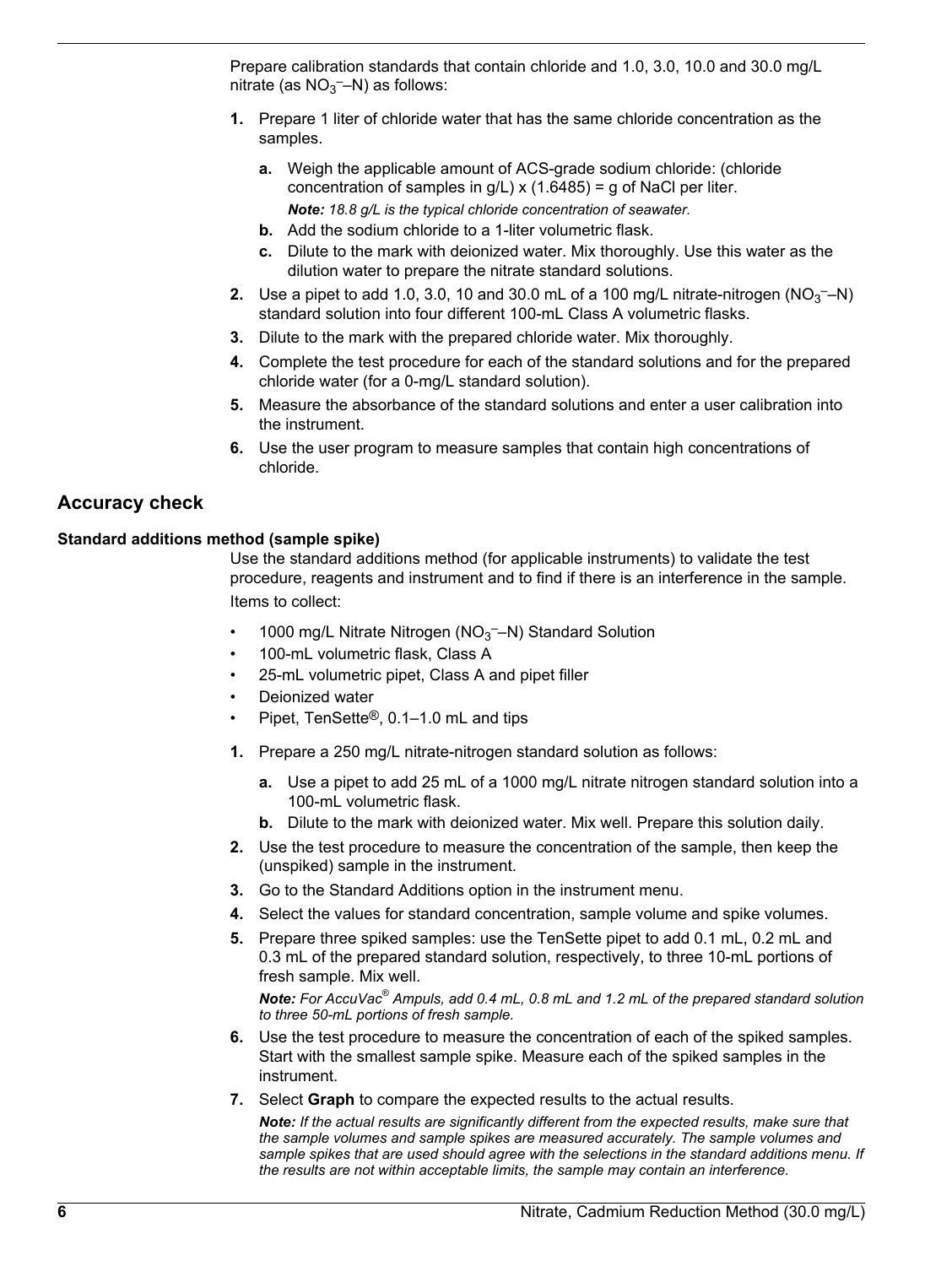#### <span id="page-6-0"></span>**Standard solution method**

Use the standard solution method to validate the test procedure, the reagents and the instrument.

Items to collect:

- Nitrate Nitrogen Standard, Solution, 10.0-mg/L  $NO<sub>3</sub>$  N
- **1.** Use the test procedure to measure the concentration of the standard solution.
- **2.** Compare the expected result to the actual result.

*Note: The factory calibration can be adjusted slightly with the standard calibration adjust option so that the instrument shows the expected value of the standard solution. The adjusted calibration is then used for all test results. This adjustment can increase the test accuracy when there are small variations in the reagents or instruments.*

#### **Method performance**

The method performance data that follows was derived from laboratory tests that were measured on a spectrophotometer during ideal test conditions. Users can get different results under different test conditions.

| <b>Program</b> | <b>Standard</b>  | <b>Precision (95% Confidence)</b><br>Interval) | <b>Sensitivity</b><br>Concentration change per 0.010 Abs change        |
|----------------|------------------|------------------------------------------------|------------------------------------------------------------------------|
| 355            | 10 mg/L $NO3$ -N | 9.3–10.7 mg/L $NO3$ –N                         | 0.3 mg/L at 0 ppm, 0.5 mg/L at 10 ppm, 0.8 mg/L at 30 ppm<br>$NO3 - N$ |
| 361            | 10 mg/L $NO3$ -N | 9.3–10.7 mg/L $NO3$ –N                         | 0.5 mg/L at 0 ppm, 0.6 mg/L at 10 ppm, 0.8 mg/L at 30 ppm<br>$NO3 - N$ |

# **Summary of method**

Cadmium metal reduces nitrate in the sample to nitrite. The nitrite ion reacts in an acidic medium with sulfanilic acid to form an intermediate diazonium salt. The salt couples with gentisic acid to form an amber colored solution. The measurement wavelength is 500 nm for spectrophotometers or 520 nm for colorimeters.

## **Pollution prevention and waste management**

Reacted samples contain cadmium and must be disposed of as a hazardous waste. Dispose of reacted solutions according to local, state and federal regulations.

# **Consumables and replacement items**

#### **Required reagents**

| <b>Description</b>                                                 | <b>Quantity/test</b> | Unit          | Item no. |
|--------------------------------------------------------------------|----------------------|---------------|----------|
| NitraVer <sup>®</sup> 5 Nitrate Reagent Powder Pillow, 10 mL       |                      | $100$ /p $kg$ | 2106169  |
| <b>OR</b>                                                          |                      |               |          |
| NitraVer <sup>®</sup> 5 Nitrate Reagent AccuVac <sup>®</sup> Ampul |                      | $25$ /pkq     | 2511025  |

#### **Required apparatus (powder pillows)**

| <b>Description</b>                          | <b>Quantity/test</b> | Unit      | Item no. |
|---------------------------------------------|----------------------|-----------|----------|
| Stopper, Neoprene, solid, size #1           |                      | $12$ /pkq | 1480801  |
| <b>OR</b>                                   |                      |           |          |
| Stoppers for 18-mm tubes and AccuVac Ampuls |                      | 6/pkg     | 173106   |

#### **Required apparatus (AccuVac)**

| <b>Description</b> | <b>Quantity/test</b> | Unit | Item no. |
|--------------------|----------------------|------|----------|
| Beaker, 50 mL      |                      | each | 50041H   |